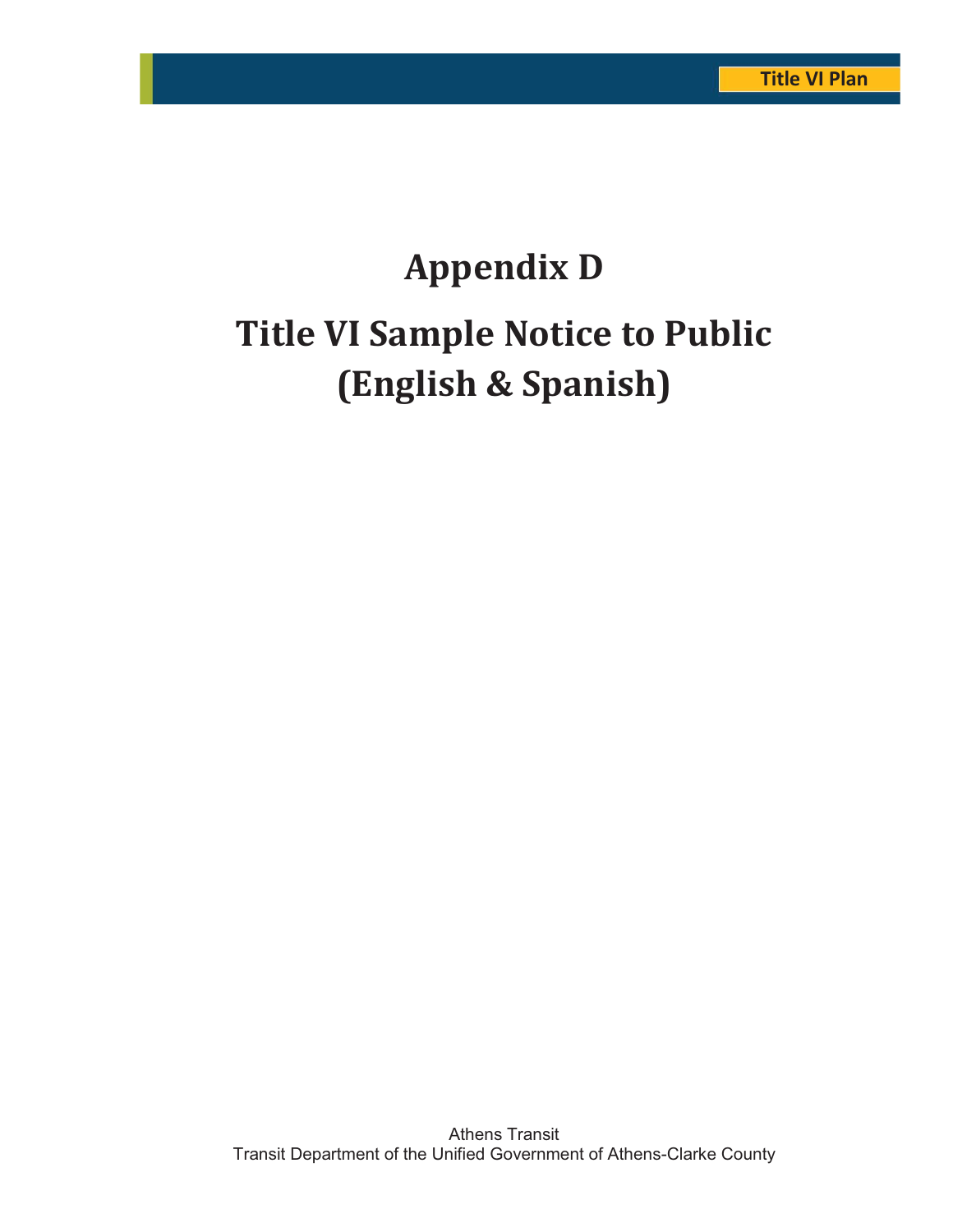# Notice of Public Rights Under Title Vl ATHENS TRANSIT

Athens Transit operates its programs and services without regard torace, color, and national origin, in accordance with Title Vl of the CivilRights Act. Any person who believes she or he has been aggrieved by any unlawful discriminatory practice under Title Vl may file a complaint with Athens Transit.

For more information on Athens Transit's civil rights program, and the procedures to file a complaint, contact 706-613-3432,

email: www.athenstransit.com/contact-us

or visit our administrative offices at:

775 East Broad Street, Athens, GA 30601.

A complainant may file a complaint directly with the Federal Transit Administration by filing a complaint with the Office of Civil Rights,

Attention: Title Vl Program Coordinator, East Building, 5th Floor-TCR,

1200 New Jersey Ave., SE, Washington, DC 20590

lf information is needed in another language, contact 706-613-34

# **Aviso de derechos públicos bajo Título Vl ATENAS TRÁNSITO**

Atenas Tránsito opera sus programas y servicios sin tener en cuenta raza, color y origen nacional, enacuerdo con el Título VI de la Civil Ley de Derechos. Cualquier persona que cree que es él o ella ha sido perjudicada por cualquier práctica discriminatoria ilegal bajo el Título Vl puede presentar una queja con Atenas Tránsito.

Para obtener más información sobre el programa de derechos civiles de Atenas Tránsito, y los procedimientos para presentar una queja, comuníquese con 706-613Ǧ3432, email: [www.athenstransit.com/contact](http://athenstransit.com/contact-us)-us

o visite nuestras oficinas administrativas en:

775 East Broad Street, Athens, GA 30601.

Un demandante puede presentar una queja directamente con el Tránsito Federal Administración mediante la presentación de una queja ante la Oficina de Derechos Civiles,

Atención: Coordinador del Programa VI Título, East Building, 5th Floor-TCR, 1200 New Jersey Ave., SE, Washington, DC 20590

Si se necesita información en otro idioma, comuníquese con 706-613-3432.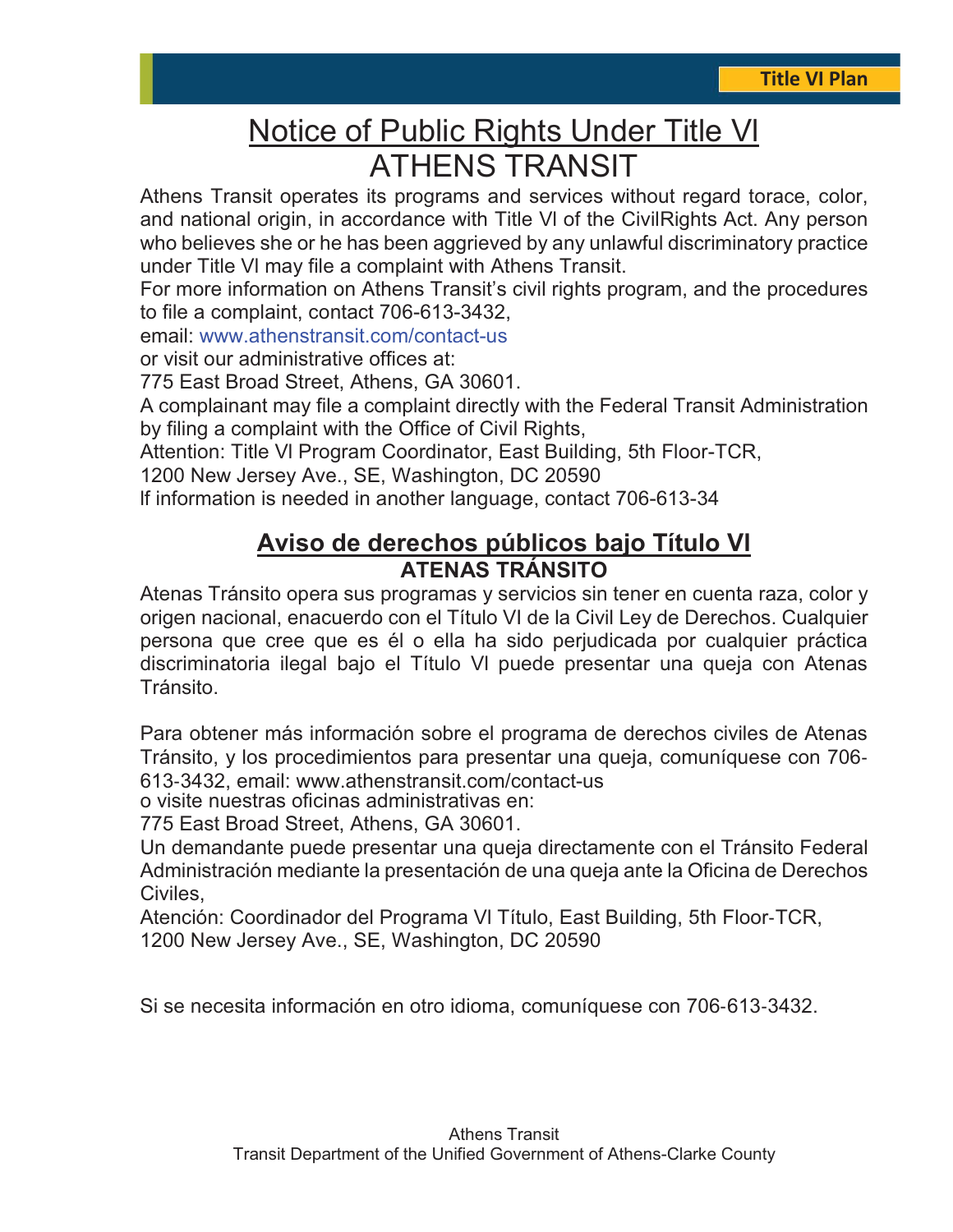# **Appendix E Title VI Complaint Form & Procedures (English & Spanish)**

Athens Transit Transit Department of the Unified Government of Athens-Clarke County Madison Athens-Clarke Oconee Regional Transportation Study (MACORTS) E-1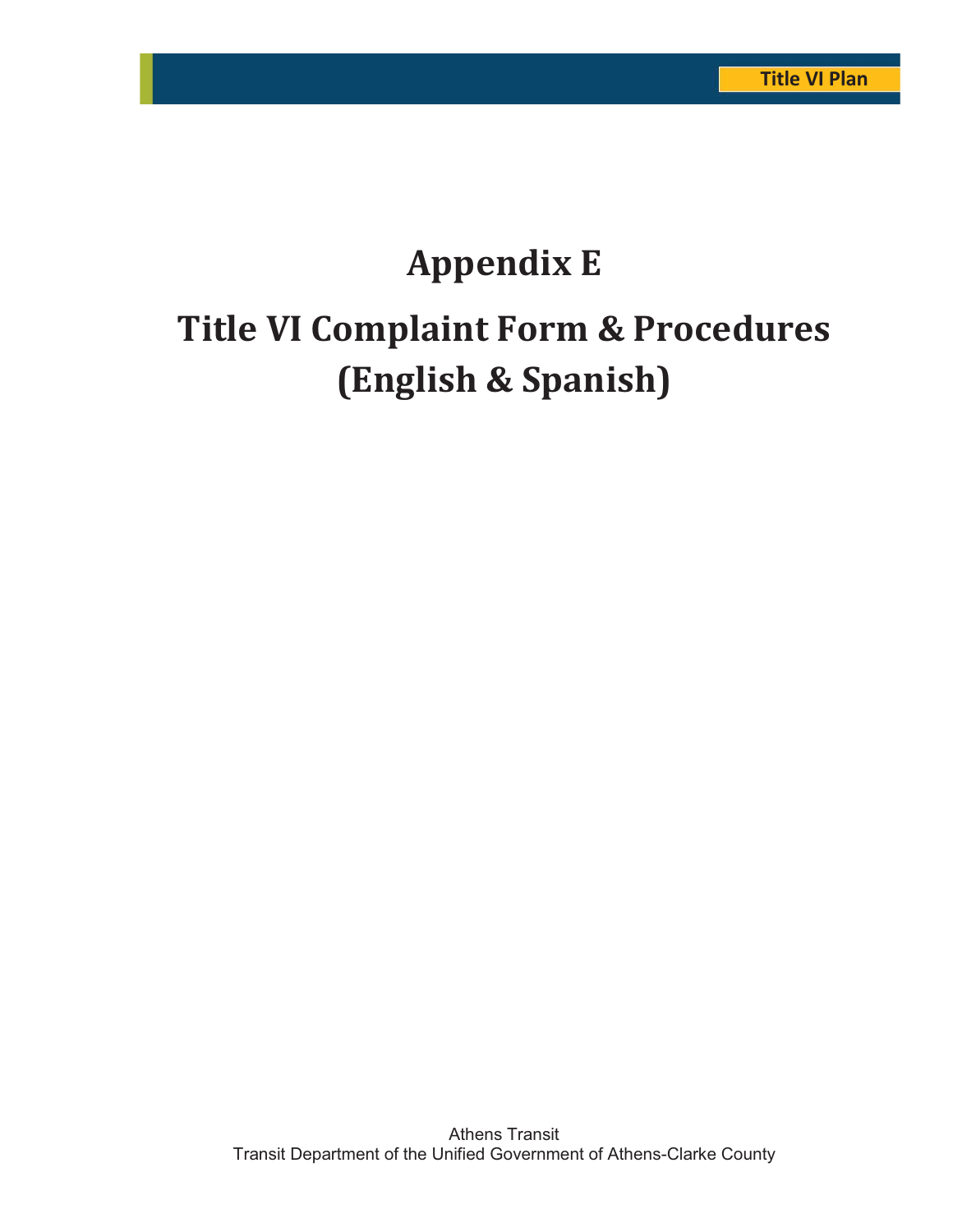## **The Unified Government of Athens-Clarke County, Georgia**

### **Title VI Complaint Form**

Title VI of the 1964 Civil Rights Act requires that "No person in the United States shall, on the ground of race, color or national origin, be excluded from participation in, be denied the benefits of, or be subjected to discrimination under any program or activity receiving federal financial assistance."

Note: The following information is necessary to assist the Unified Government of Athens-Clarke County (ACCUG) in processing your complaint. Should you require any assistance in completing this form, please contact the Title VI Coordinator. Complete and return this form to Stephanie Maddox, Title VI Coordinator, City Hall, 301 College Avenue, Athens, Georgia 30605.

| 1. | Complainant's Name                                                                                                                                                                       |  |
|----|------------------------------------------------------------------------------------------------------------------------------------------------------------------------------------------|--|
| 2. |                                                                                                                                                                                          |  |
| 3. |                                                                                                                                                                                          |  |
| 4. | Telephone Number (home) ______________(business)_________________________________                                                                                                        |  |
| 5. | Person discriminated against (if someone other than the complainant)                                                                                                                     |  |
|    | Name                                                                                                                                                                                     |  |
|    |                                                                                                                                                                                          |  |
|    |                                                                                                                                                                                          |  |
| 6. | Which of the following best describes the reason you believe the discrimination took place? Was<br>it because of your:                                                                   |  |
|    | Race<br>a.<br>$\text{Color}\underline{\hspace{2cm}}$<br>$\mathbf{b}$ .<br>National Origin<br>$\mathbf{c}$ .<br>d.<br>Other                                                               |  |
| 7. | What date did the alleged discrimination take place?                                                                                                                                     |  |
| 8. | In your own words, describe the alleged discrimination. Explain what happened and whom you<br>believe was responsible. Please use the back of this form if additional space is required. |  |
|    |                                                                                                                                                                                          |  |
|    |                                                                                                                                                                                          |  |

Athens Transit Transit Department of the Unified Government of Athens-Clarke County Madison Athens-Clarke Oconee Regional Transportation Study (MACORTS) E-2

 $\mathcal{L}_\text{max} = \mathcal{L}_\text{max} = \mathcal{L}_\text{max} = \mathcal{L}_\text{max} = \mathcal{L}_\text{max} = \mathcal{L}_\text{max} = \mathcal{L}_\text{max} = \mathcal{L}_\text{max} = \mathcal{L}_\text{max} = \mathcal{L}_\text{max} = \mathcal{L}_\text{max} = \mathcal{L}_\text{max} = \mathcal{L}_\text{max} = \mathcal{L}_\text{max} = \mathcal{L}_\text{max} = \mathcal{L}_\text{max} = \mathcal{L}_\text{max} = \mathcal{L}_\text{max} = \mathcal{$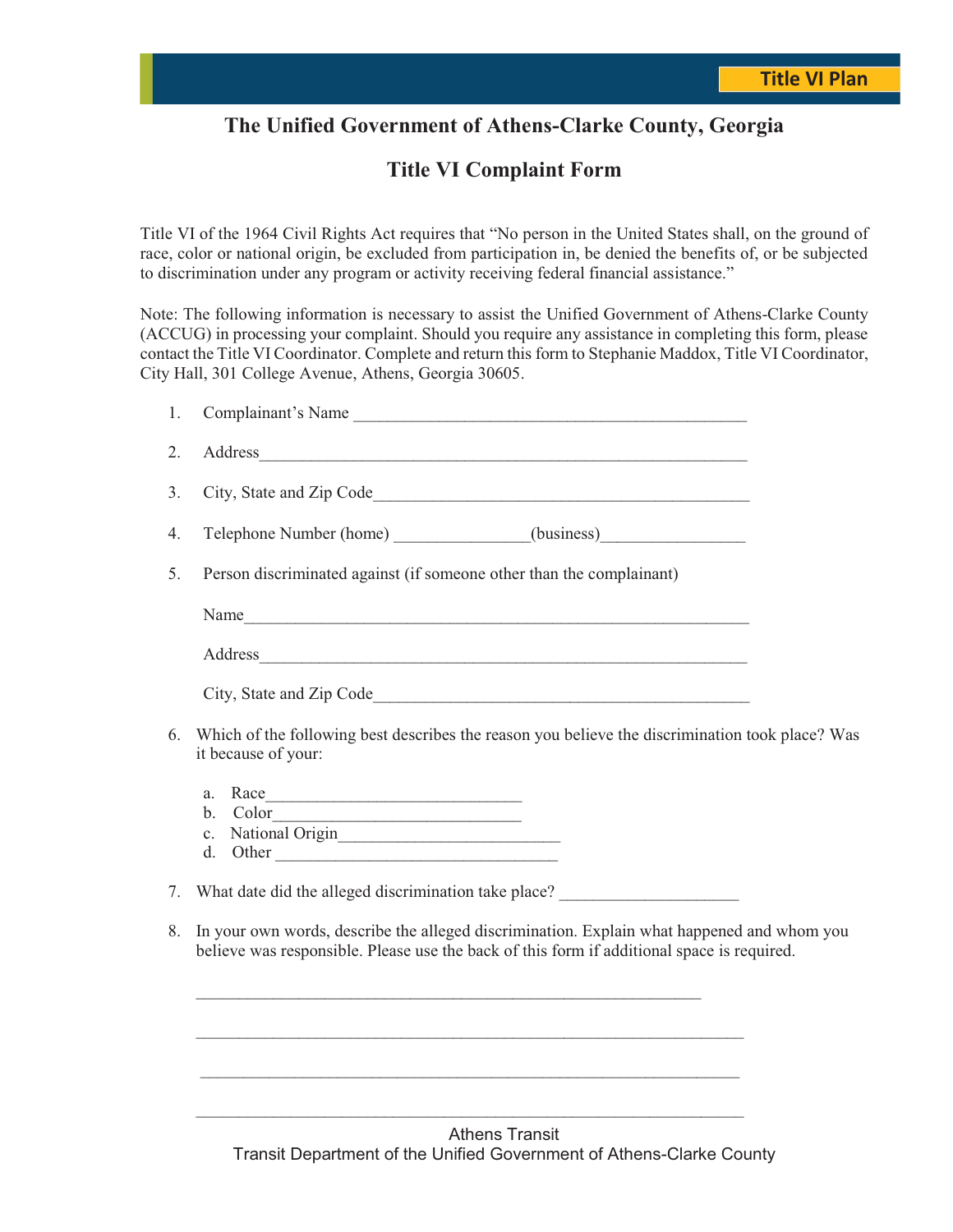|    |                                                                                                             |                                                                                                                      |  | <b>Title VI Plan</b> |
|----|-------------------------------------------------------------------------------------------------------------|----------------------------------------------------------------------------------------------------------------------|--|----------------------|
|    |                                                                                                             |                                                                                                                      |  |                      |
|    |                                                                                                             |                                                                                                                      |  |                      |
|    |                                                                                                             |                                                                                                                      |  |                      |
|    |                                                                                                             |                                                                                                                      |  |                      |
|    |                                                                                                             |                                                                                                                      |  |                      |
|    |                                                                                                             |                                                                                                                      |  |                      |
|    | Have you filed this complaint with any other federal, state, or local agency; or with any federal or        |                                                                                                                      |  |                      |
|    | If yes, check all that apply:                                                                               |                                                                                                                      |  |                      |
|    |                                                                                                             |                                                                                                                      |  |                      |
|    | 10. Please provide information about a contact person at the agency/court where the complaint was<br>filed. |                                                                                                                      |  |                      |
|    |                                                                                                             |                                                                                                                      |  |                      |
|    | Name<br>Address                                                                                             |                                                                                                                      |  |                      |
| 9. | City, State, and Zip Code<br>Telephone Number                                                               | <u> 1989 - Johann John Stone, mension berkenaar di sebagai pertama di sebagai pertama di sebagai pertama di seba</u> |  |                      |

11. Please sign below. You may attach any written materials or other information that you think is relevant to your complaint.

Complainant's Signature Date

\_\_\_\_\_\_\_\_\_\_\_\_\_\_\_\_\_\_\_\_\_\_\_\_\_\_\_\_\_\_\_ \_\_\_\_\_\_\_\_\_\_\_\_\_\_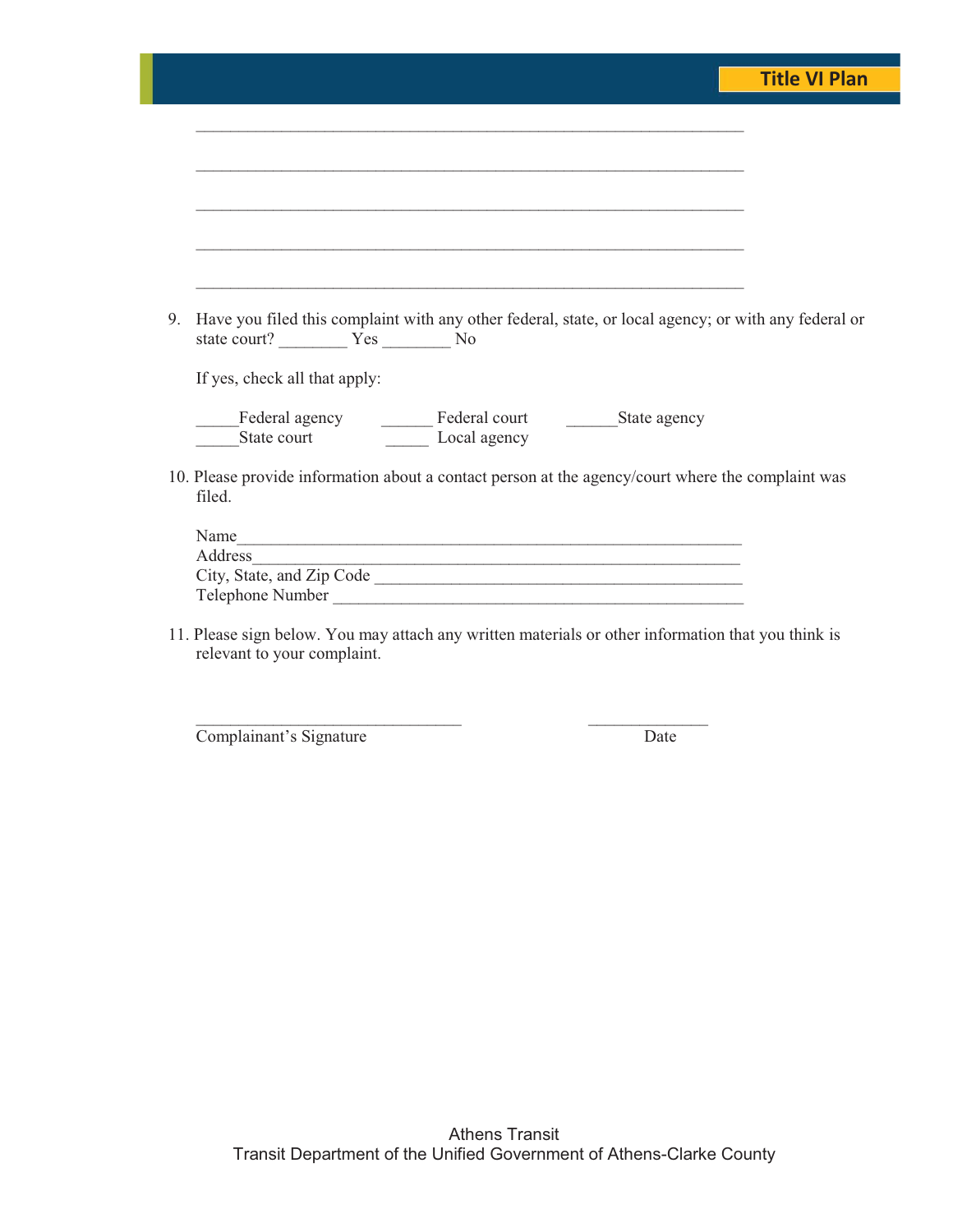## **El Gobierno Unificado del Condado de Athens-Clarke, Georgia Formulario de Queja Título VI**

Título VI de la Ley de Derechos Civiles de 1964 establece que "Ninguna persona en los Estados Unidos, por motivos de raza, color u origen nacional, ser excluida de participar en, ser negado los beneficios de, o ser objeto de discriminación bajo cualquier programa o actividad que reciba asistencia financiera federal ".

Nota: La siguiente información es necesaria para ayudar al Gobierno Unificado del Condado de Athens-Clarke (ACCUG) en la tramitación de su queja. Si necesita ayuda para completar este formulario, por favor póngase en contacto con el Coordinador del Título VI. Completar y devolver este formulario a Stephanie Maddox, Título VI Coordinador, City Hall, 301 College Avenue, Athens, Georgia 30605.

|            | 1. Nombre del demandante |  |
|------------|--------------------------|--|
| 2. Address |                          |  |

3. Ciudad, Estado y Código Postal Code

| 4 | Teléfono(casa) | (negocio) |  |  |
|---|----------------|-----------|--|--|
|---|----------------|-----------|--|--|

5. Persona discriminado (si alguien que no sea el demandante)

Nombre

Address

Ciudad, Estado y Código Postal

6. ¿Cuál de las siguientes opciones describe mejor la razón por la que cree que se produjo la discriminación? ¿Fue por su:

 a. Raza \_\_\_\_\_\_\_\_\_\_\_\_\_\_\_\_\_\_\_\_\_\_\_\_\_\_\_\_\_\_ b. Color\_\_\_\_\_\_\_\_\_\_\_\_\_\_\_\_\_\_\_\_\_\_\_\_\_\_\_\_\_\_\_\_\_\_\_ c. Nacional Origin c. otro

7. ¿En qué fecha la supuesta discriminación se llevan a cabo?

8. En sus propias palabras, describir la supuesta discriminación. Explique lo que pasó y quien considera que fue responsable. Utilice el reverso de este formulario si necesita más espacio.

#### Athens Transit Transit Department of the Unified Government of Athens-Clarke County Madison Athens-Clarke Oconee Regional Transportation Study (MACORTS) E-4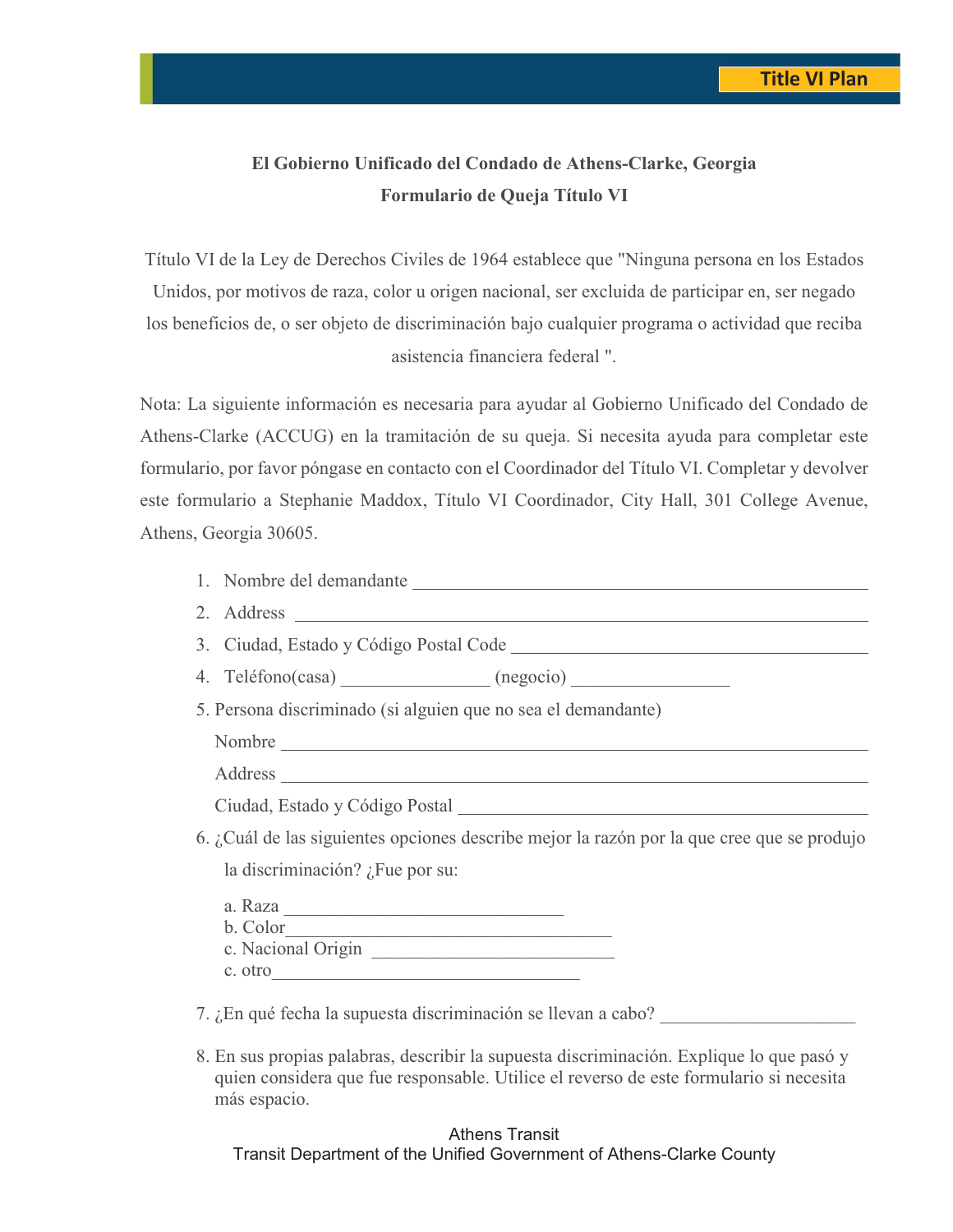| 9. ¿Ha presentado esta queja con cualquier otro federal, estatal o local; o con<br>cualquier corte federal o estatal? Sí No                                                                                                   |
|-------------------------------------------------------------------------------------------------------------------------------------------------------------------------------------------------------------------------------|
|                                                                                                                                                                                                                               |
| En caso afirmativo, marque todo lo que corresponda:                                                                                                                                                                           |
|                                                                                                                                                                                                                               |
| Agencia Federal Corte Federal Agencia ________State Corte                                                                                                                                                                     |
| State agencia ________ Agencia Local                                                                                                                                                                                          |
|                                                                                                                                                                                                                               |
| 10. Sírvanse proporcionar información sobre una persona de contacto en la agencia /<br>tribunal donde se presentó la denuncia.                                                                                                |
|                                                                                                                                                                                                                               |
| Name                                                                                                                                                                                                                          |
| the control of the control of the control of the control of the control of the control of the control of the control of the control of the control of the control of the control of the control of the control of the control |
|                                                                                                                                                                                                                               |
| Número de teléfono                                                                                                                                                                                                            |

 $\mathcal{L}_\mathcal{L} = \{ \mathcal{L}_\mathcal{L} = \{ \mathcal{L}_\mathcal{L} = \{ \mathcal{L}_\mathcal{L} = \{ \mathcal{L}_\mathcal{L} = \{ \mathcal{L}_\mathcal{L} = \{ \mathcal{L}_\mathcal{L} = \{ \mathcal{L}_\mathcal{L} = \{ \mathcal{L}_\mathcal{L} = \{ \mathcal{L}_\mathcal{L} = \{ \mathcal{L}_\mathcal{L} = \{ \mathcal{L}_\mathcal{L} = \{ \mathcal{L}_\mathcal{L} = \{ \mathcal{L}_\mathcal{L} = \{ \mathcal{L}_\mathcal{$ 

11. Por favor, firme abajo. Puede adjuntar cualquier material escrito o cualquier otra información que usted piensa que es relevante para su queja.

Del demandante Firma Fecha

 $\overline{\phantom{a}}$ 

 $\mathcal{L}_\mathcal{L}$  , and the contribution of the contribution of  $\mathcal{L}_\mathcal{L}$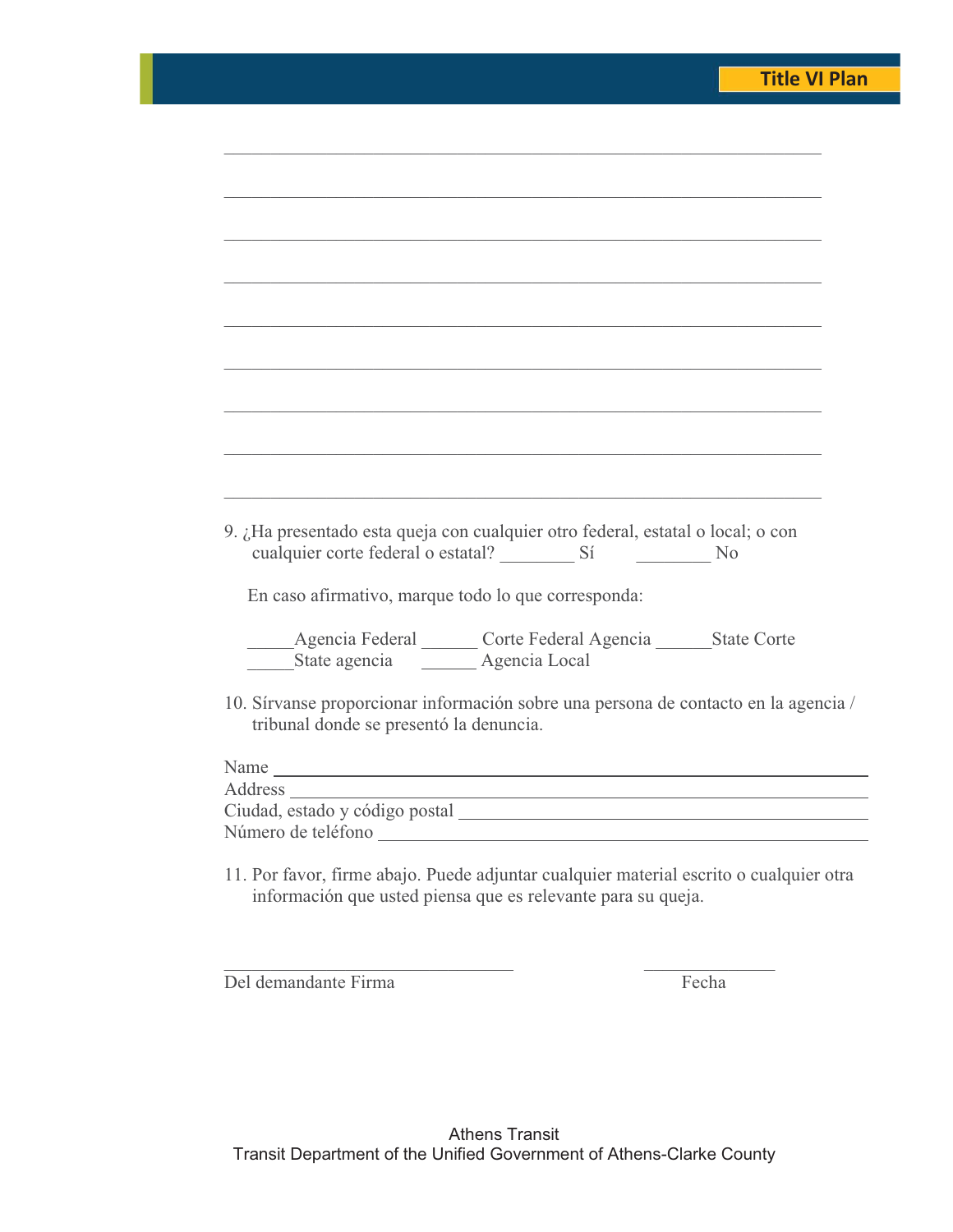#### **Unified Government of Athens-Clarke County's**

#### **Title VI Nondiscrimination Complaint Procedures**

#### **Overview**

These procedures apply to all complaints filed under Title VI of the Civil Rights Act of 1964 as amended, Section 504 of the Rehabilitation Act of 1973, and the Civil Rights Restoration Act of 1987 relating to any program or activity administered by ACCUG or its subrecipients, consultants, and/or contractors. Intimidation or retaliation of any kind is prohibited by law.

#### **Right to File Complaints**

These procedures do not deny the right of the complainant to file formal complaints with other state or federal agencies or to seek private counsel for complaints alleging discrimination. Every effort will be made to resolve complaints informally at the recipient and subrecipient level. The option of informal mediation meeting(s) between the affected parties and the Title VI Coordinator may be utilized for resolution.

#### **Procedures**

- 1. Any individual, group of individuals, or entity that believes it has been subjected to discrimination prohibited by Title VI nondiscrimination provisions may file a written complaint with ACCUG's Title VI Coordinator using the Title VI Complaint Form attached hereto and incorporated herein by reference. A formal complaint must be filed in writing or in person by the complainant and/or his/her representative no later than 180 calendar days after the alleged discrimination occurred or after the alleged discrimination became known to the complainant. The complaint must meet the following requirements:
	- a. Complaint shall be in writing and signed by the complainant(s).
	- b. Include the date of the alleged act of discrimination (date when the complainant(s) became aware of the alleged discrimination; or the date on which that conduct was discontinued or the latest instance of the conduct).
	- c. Present a detailed description of the issues, including but not limited to names and job titles of those individuals perceived as parties in the complained-of incident.
	- d. Generally, the Title VI Coordinator will acknowledge receipt of a complaint within 10 days of it being submitted and inform the complainant of action taken or any possible action to process the complaint; provided that the complainant must first provide the identity(ies) of the complainant(s) and affirm its intent to proceed with the complaint.
	- e. Allegations received by telephone will be reduced to writing and provided to the complainant for confirmation or revision before processing. A complaint form will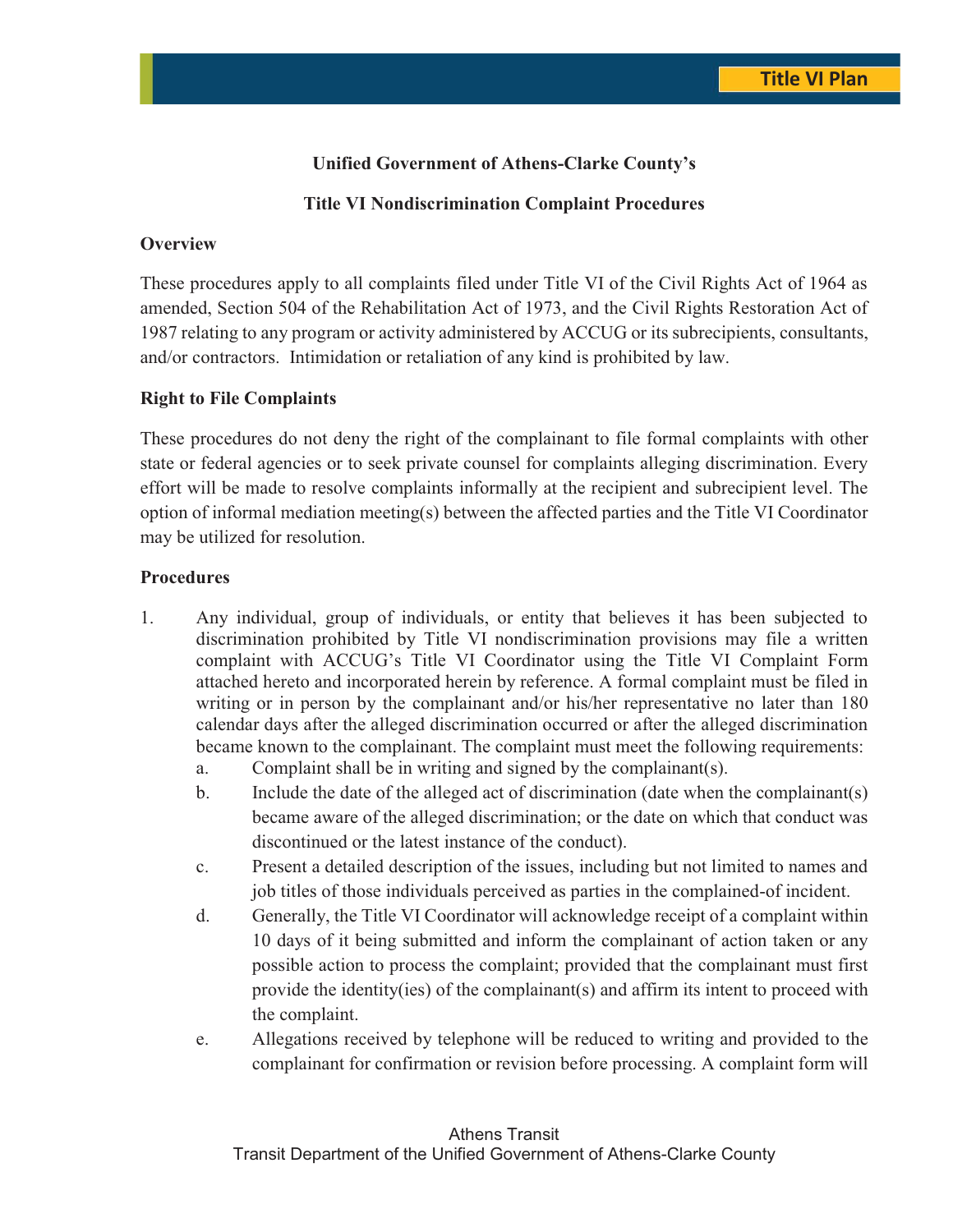be forwarded to the complainant for him/her to complete, sign, and return to the Title VI Coordinator for processing.

Failure of the complainant to respond to requests for information may result in a dismissal of the complaint.

- 2. Upon receiving the written complaint, ACCUG will determine its jurisdiction, acceptability of the complaint, need for additional information, and the investigative merit of the complaint. In some situations, ACCUG may request GDOT's Office of Equal Employment Opportunity to conduct the investigation. In the event GDOT handles the investigation, GDOT will follow its adopted procedures for investigating discrimination complaints, per its current Title VI Plan.
- 3. A complaint may be dismissed for the following reasons:
	- a. The complainant requests the withdrawal of the complaint.
	- b. The complainant fails to respond to repeated requests for additional information needed to process the complaint.
	- c. The complainant cannot be located after reasonable attempts.
- 4. If the complaint is against a subrecipient, consultant, or contractor under contract with ACCUG, the appropriate sub-recipient, consultant, or contractor shall be notified of the complaint within fifteen (15) calendar days of the County receiving the complaint.
- 5. Once ACCUG decides its course of action, the complainant and the respondent will be notified in writing of such determination within five (5) calendar days. The complaint will be logged in the Title VI Coordinator's records along with the basis for the allegation identified and the race, color, national origin, handicap/disability, age and gender of the complainant.
- 6. In cases where ACCUG assumes the investigation of the complaint, the Title VI Coordinator will provide the respondent with the opportunity to respond to the allegations in writing. The respondent will have 10 calendar days to furnish the Title VI Coordinator with his/her response to the allegations.
- 7. Within 60 calendar days of the acceptance of the complaint, the Title VI Coordinator (or GDOT investigator) will prepare an investigative report. Only qualified, well-trained investigators should conduct the investigations. The report shall include a narrative description of the incident, identification of persons interviewed, findings, and recommendations for disposition.
- 8. The investigative report shall be reviewed by the ACCUG Attorney's office (the "Attorney"). The Attorney may discuss the report and its recommendations with the Title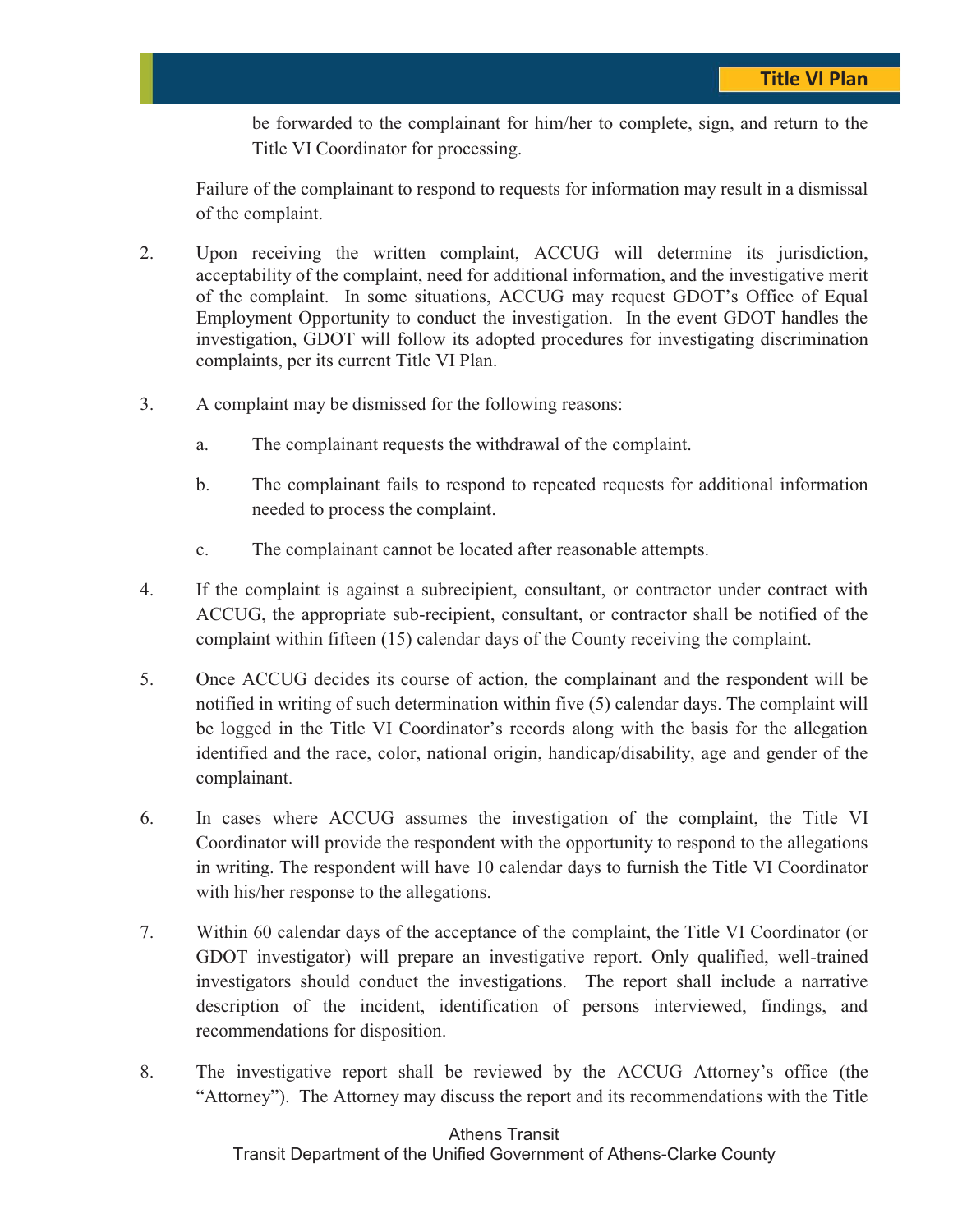VI Coordinator and other staff as appropriate. The report will be modified as needed and made final for its release to the complainant and respondent.

- 9. Once the investigative report becomes final, briefings will be scheduled with the complainant and respondent within fifteen (15) calendar days. Both the complainant and the respondent shall receive a copy of the investigative report during the briefings and will be notified of their respective appeal rights.
- 10. A copy of the final investigative report and a copy of the complaint will be forwarded to the Georgia Department of Transportation Office of Equal Employment Opportunity within sixty (60) calendar days of the completion of the briefings.
- 11. If the complainant or respondent is not satisfied with the results of the investigation of the alleged discriminatory practice(s), he or she shall be advised of his/her rights to appeal ACCUG's decision to GDOT, United States Department of Transportation (USDOT), United States Department of Justice (USDOJ), or other entity as appropriate. The complainant has thirty (30) calendar days after ACCUG's briefing to appeal. Unless new facts not previously considered come to light, reconsideration of ACCUG's opinion will not be available.
- 12. A Complaints Log shall be maintained annually by ACCUG. The Complaints Log shall contain the following information for each complaint filed:
	- a. The name and address of the person filing the complaint
	- b. The date of the complaint
	- c. The basis of the complaint
	- d. The disposition of the complaint
- 13. ACCUG shall not be allowed to investigate a complaint against itself.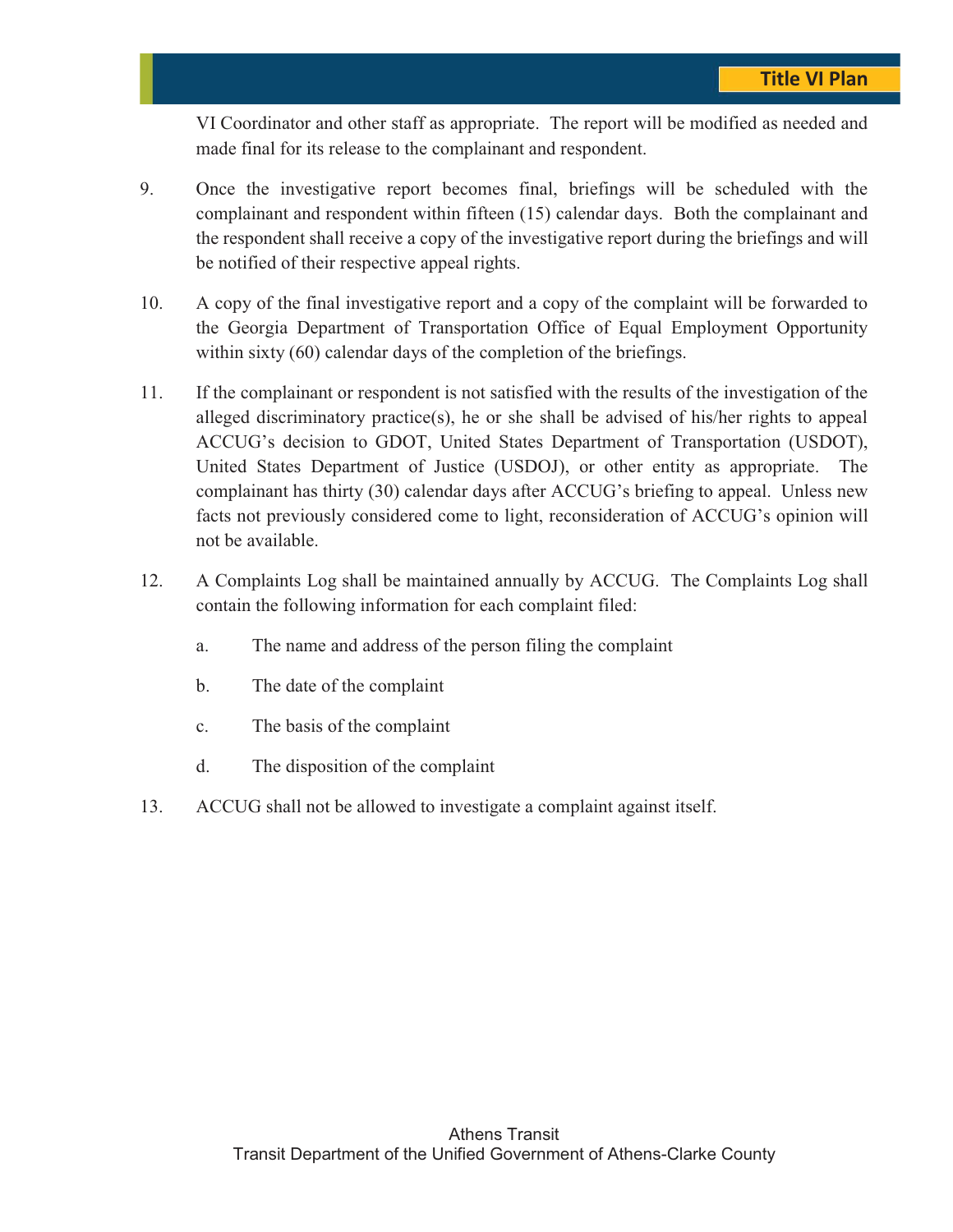#### **Unified Government of Athens-Clarke County**

#### **Procedimientos de Quejas del Título VI de No Discriminación**

#### **Visión de Conjunto**

Estos procedimientos se aplican a todas las quejas presentadas en virtud del Título VI de la Ley de Derechos Civiles de 1964 según enmendada, Sección 504 de la Ley de Rehabilitación de 1973, y la Ley de Restauración de Derechos Civiles de 1987, relativa a cualquier programa o actividad administrada por ACCUG o sus beneficiarios secundarios, consultores, y / o contratistas. La intimidación o represalias de cualquier tipo está prohibida por la ley.

#### **Derecho a Presentar Quejas**

Estos procedimientos no niegan el derecho del demandante a presentar denuncias formales con otras agencias estatales o federales o de buscar un abogado privado para denuncias de discriminación. Se hará todo lo posible para resolver las quejas de manera informal en el receptor y el nivel de sub-receptor. La opción de la reunión de mediación informal (s) entre las partes afectadas y el Coordinador del Título VI se puede utilizar para su resolución.

#### **Procedimientos**

- 1. Cualquier persona, grupo de personas, o entidad que cree que ha sido víctima de una discriminación prohibida por disposiciones de no discriminación del Título VI, puede presentar una queja por escrito al Coordinador del Título VI de ACCUG utilizando el Formulario de Queja Título VI que se adjunta e incorporada aquí como referencia. Una queja formal debe ser presentada por escrito o en persona por el demandante y / o su representante / a más tardar 180 días naturales después de que ocurrió la supuesta discriminación o después de la supuesta discriminación se hizo conocido al demandante. La queja debe cumplir los siguientes requisitos:
	- a. Queja deberá ser por escrito y firmado por el demandante (s).
	- b. Incluya la fecha del supuesto acto de discriminación (fecha en que el denunciante (s) se dio cuenta de la supuesta discriminación, o la fecha en que se suspendió esa conducta o la última instancia de la conducta).
	- c. Presentar una descripción detallada de los temas, incluyendo pero no limitado a los nombres y cargos de las personas que se perciben como partes en el quejado de incidente.
	- d. En general, el Coordinador del Título VI acusará recibo de una queja dentro de los 10 días de que se presenta e informar al denunciante de las medidas adoptadas o cualquier acción posible procesar la queja; a condición de que el demandante debe primero proporcionar la identidad (es) de la querellante (s) y afirmar su intención de proceder con la denuncia.
	- e. Las denuncias recibidas por teléfono se reducirán a la escritura y proporcionados a la demandante para su confirmación o revisión antes de su procesamiento. Un formulario de queja será remitida a la demandante para él / ella para completar,

#### Athens Transit

Transit Department of the Unified Government of Athens-Clarke County Madison Athens-Clarke Oconee Regional Transportation Study (MACORTS) E-9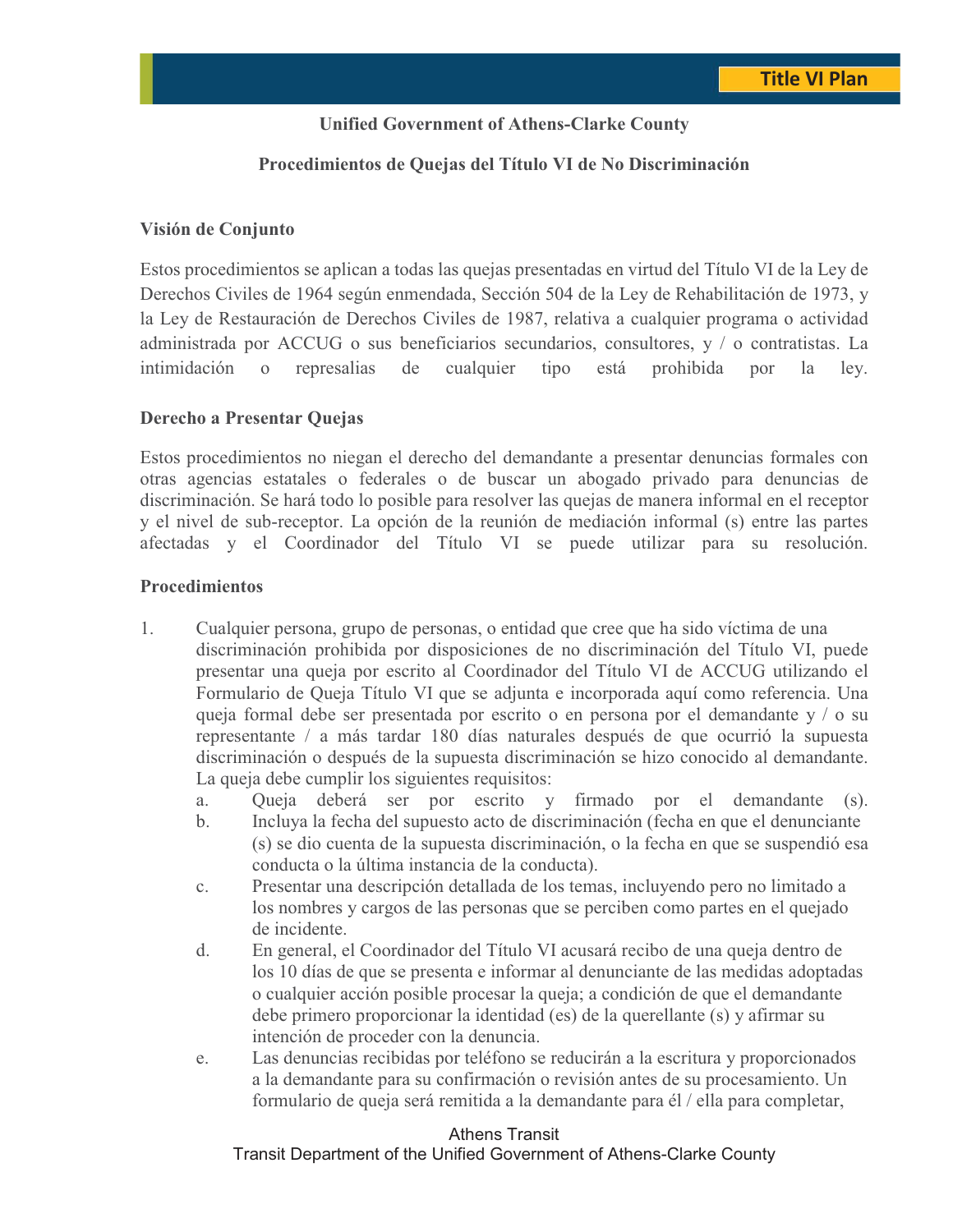firmar y regresar al Coordinador del Título VI para su procesamiento. El incumplimiento de la demandante para responder a las solicitudes de información puede resultar en una desestimación de la denuncia.

- 2. Una vez recibida la queja por escrito, ACCUG determinará su jurisdicción, la aceptabilidad de la queja, la necesidad de información adicional, y el mérito de investigación de la queja. En algunas situaciones, puede solicitar ACCUG Oficina de Igualdad de Oportunidades en el Empleo de GDOT para llevar a cabo la investigación. En caso GDOT maneja la investigación, GDOT se seguirá sus propios procedimientos para la investigación de quejas de discriminación, por su actual plan del Título VI.
- 3. Las reclamaciones podrán ser desestimado por las siguientes razones:
	- a. El demandante solicita la retirada de la denuncia.
	- b. El denunciante no responde a las reiteradas solicitudes de información adicional necesaria para tramitar la denuncia.
	- c. El denunciante no puede ser localizado después de intentos razonables.
- 4. Si la queja es contra un sub-beneficiario, consultor o contratista bajo contrato con ACCUG, la adecuada sub-receptor, consultor o contratista serán notificadas de la reclamación dentro de los quince (15) días calendario a partir de la Provincia que reciben la queja.
- 5. Una vez ACCUG decide su curso de acción, el demandante y el demandado serán notificados por escrito de dicha determinación dentro de los cinco (5) días calendario. La queja se registrará en los registros del Coordinador del Título VI, junto con la base de la denuncia identificada y la raza, color, origen nacional, discapacidad / incapacidad, edad y sexo de la demandante.
- 6. En los casos en ACCUG asume la investigación de la queja, el Coordinador del Título VI proporcionará al demandado la oportunidad de responder a las alegaciones por escrito. El demandado tendrá 10 días naturales para amueblar el Coordinador del Título VI con su / su respuesta a las acusaciones.
- 7. Dentro de los 60 días naturales siguientes a la aceptación de la queja, el Coordinador del Título VI (o GDOT investigador) preparará un informe de investigación. Sólo investigadores calificados y bien entrenados deben llevar a cabo las investigaciones. El informe incluirá una descripción narrativa de los hechos, la identificación de las personas entrevistadas, hallazgos y recomendaciones para su disposición.
- 8. El informe de la investigación, será examinada por la oficina del Fiscal de ACCUG (el "abogado"). El Fiscal podrá discutir el informe y sus recomendaciones con el Coordinador del Título VI y el resto del personal, según corresponda. El informe se modificará según sea necesario y hecho final para su lanzamiento a la demandante y el demandado.

#### Athens Transit Transit Department of the Unified Government of Athens-Clarke County Madison Athens-Clarke Oconee Regional Transportation Study (MACORTS) E-10